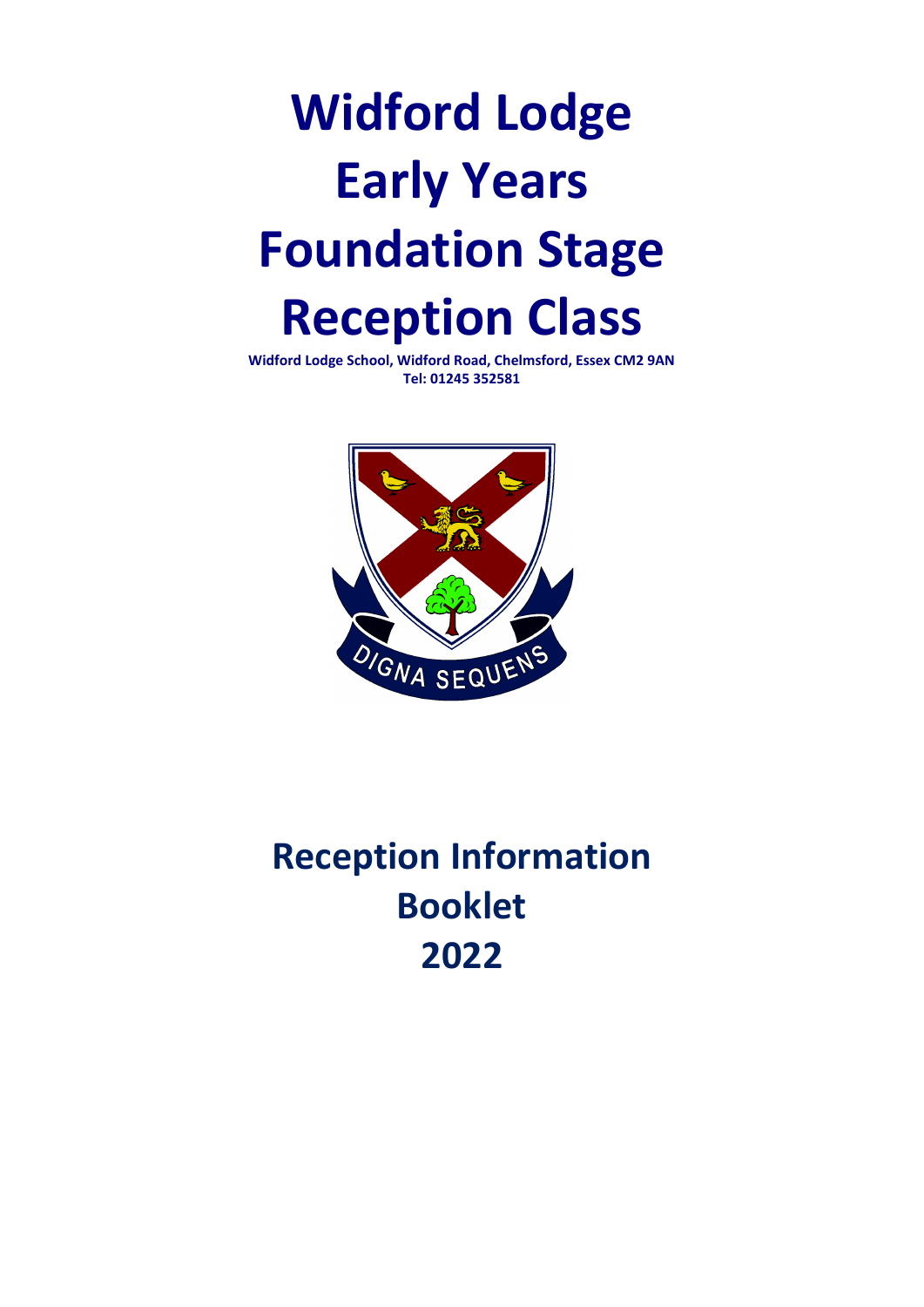During the Academic year 2021-2022, we conducted a questionnaire among the school community to establish which core values are most important to our school community. While there are many relevant principles, input from the parents, pupils and staff allowed us to distinguish five of the most popular core values: these represent the deeply ingrained principles that will guide our actions and serve as our cultural cornerstones.

We will use the acronym "HEART", where each letter represents one of these key values, as follows:

# Widford values are at the HEART of everything we do!

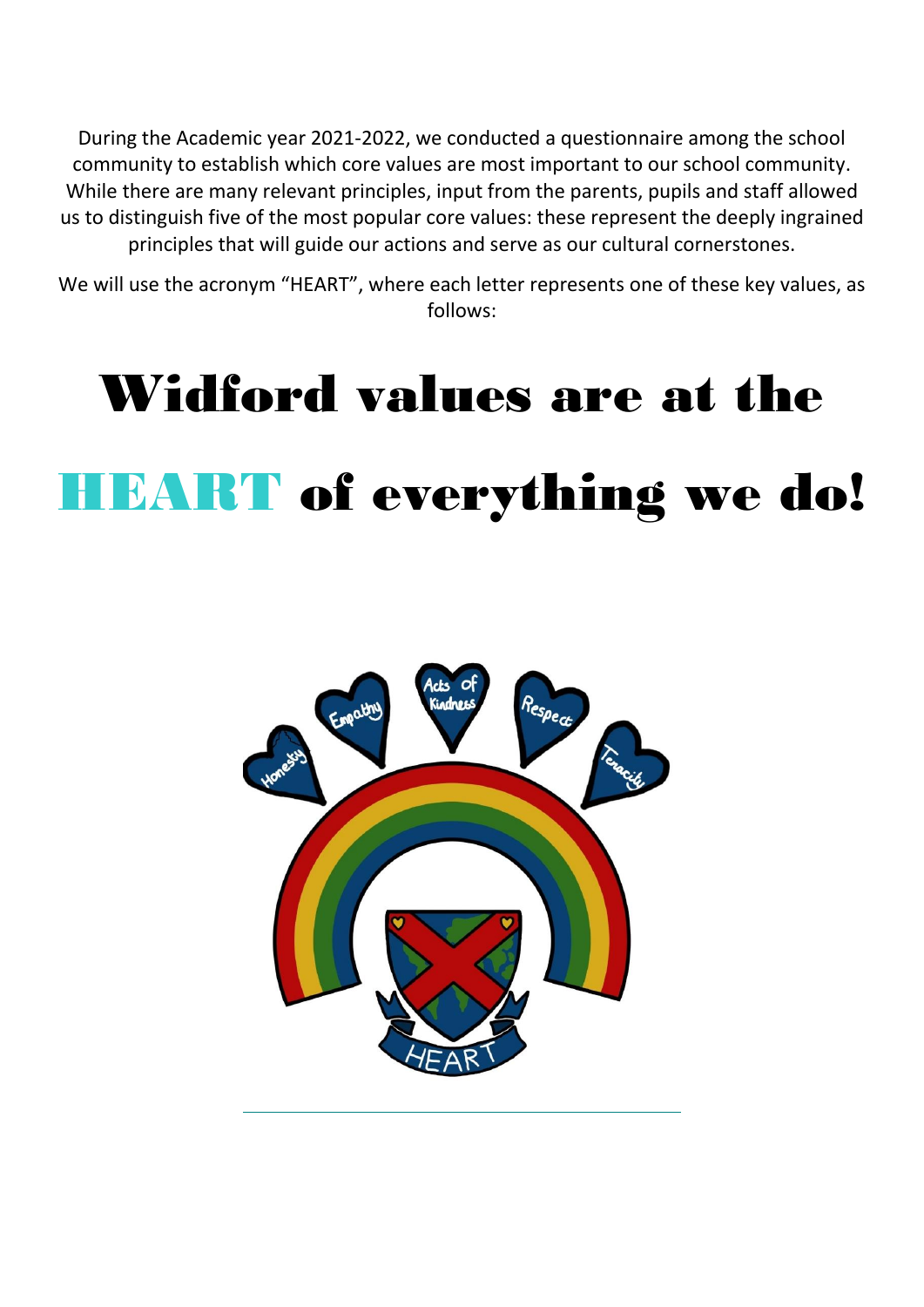# **Contents**

- **Introduction**
- **Important Information Forms**
- **Allergies**
- **Uniform**
- **The Early Years Foundation Stage**
- **The Curriculum**
- **Our daily routine and staff to children ratio**
- **Homework**
- **Assessments and Reports**
- **Parents and Information Evenings**
- **Part-time option**
- **Early Birds and Late Stay**
- **Going Home**
- **The School Day**
- **Lunch**
- **Snack**
- **Book Bags and Games Bags**
- **The School Diary**
- **Trips**
- **Clubs**
- **Birthdays**
- **Absences**
- **Medicine**
- **Toys**
- **•** Sun Protection

#### **Widford Lodge School Contact Details:**

School Office**: 01245 352581 The office is open:** *Monday to Friday 8.00am to 5.30pm e-mail: [admin@widfordlodge.co.uk](mailto:admin@widfordlodge.co.uk) or [shilton@widfordlodge.co.uk](mailto:shilton@widfordlodge.co.uk) Visit our website: [www.widfordlodge.co.uk](http://www.widfordlodge.co.uk/)*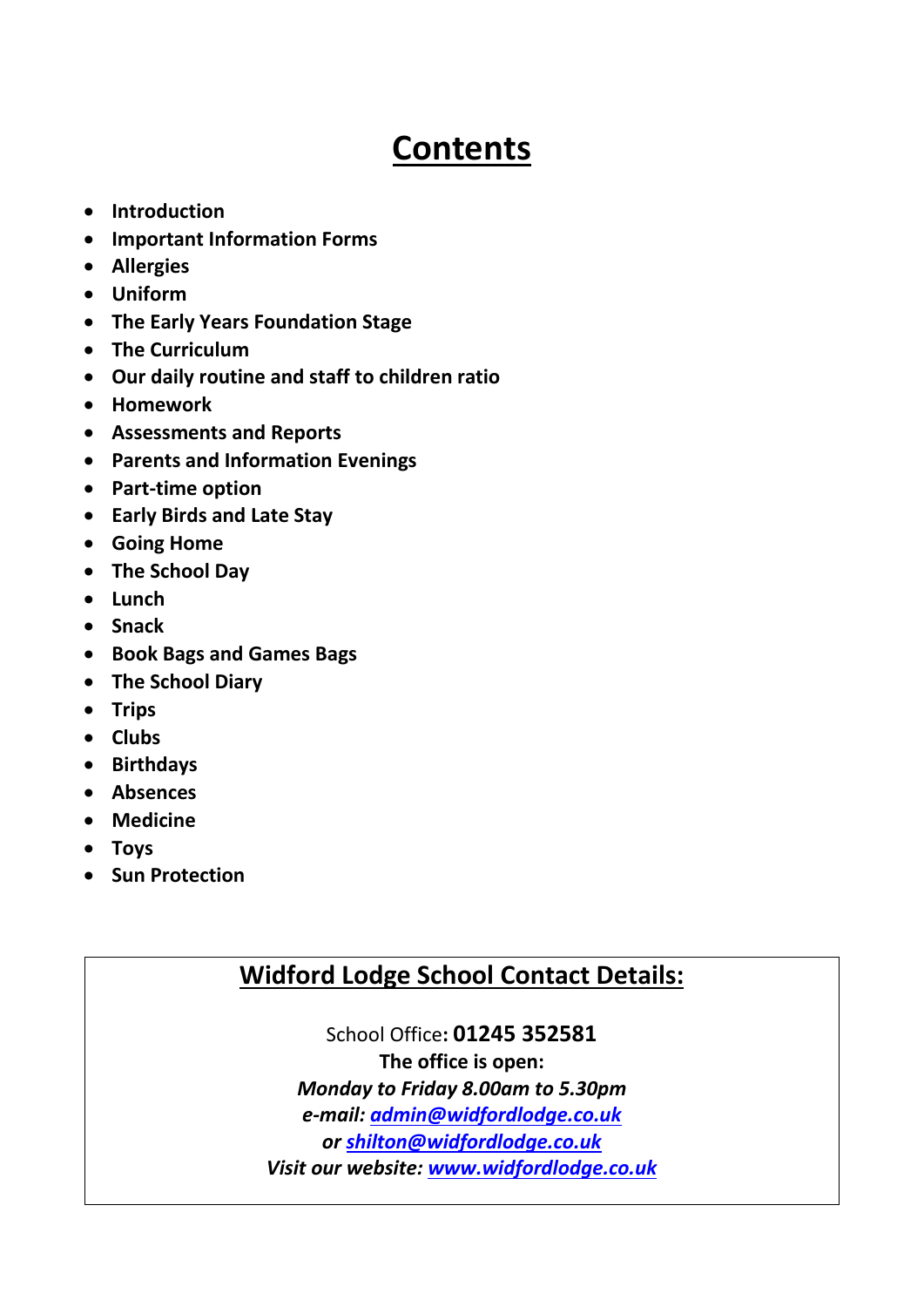# **Introduction**

Welcome to the Widford Lodge Reception class. We hope that this booklet answers some of the questions you may have about life in the Reception classes. However, if you do have any questions or concerns, please do not hesitate to ask.

The Reception classes are part of the Early Years Foundation Stage which also includes the Pre-School. All children start in Reception in September and spend the year with us before moving into Form 1 and Pre-Prep (Key Stage 1).

We aim to make the transition to Reception as smooth as possible and ensure continuity and progression. The first term is all about making new friends, settling into a different routine and exploring.

Be assured that in Reception and throughout the Pre-Prep, our main priority is that the children are happy and enjoy coming to school. If ever you feel concerned or worried about **anything** please feel free to make an appointment to talk to your child's teacher.

**Mrs Stacy Hilton - Reception Class Teacher and Joint EYFS Leader**

**Miss Victoria Marven – Reception Class Teacher**

**Mrs Jacky Brooks – Learning Support Assistant**

**Miss Nicky Hall – Learning Support Assistant**

**Miss Debbie Poston - Joint EYFS leader and Pre- School leader**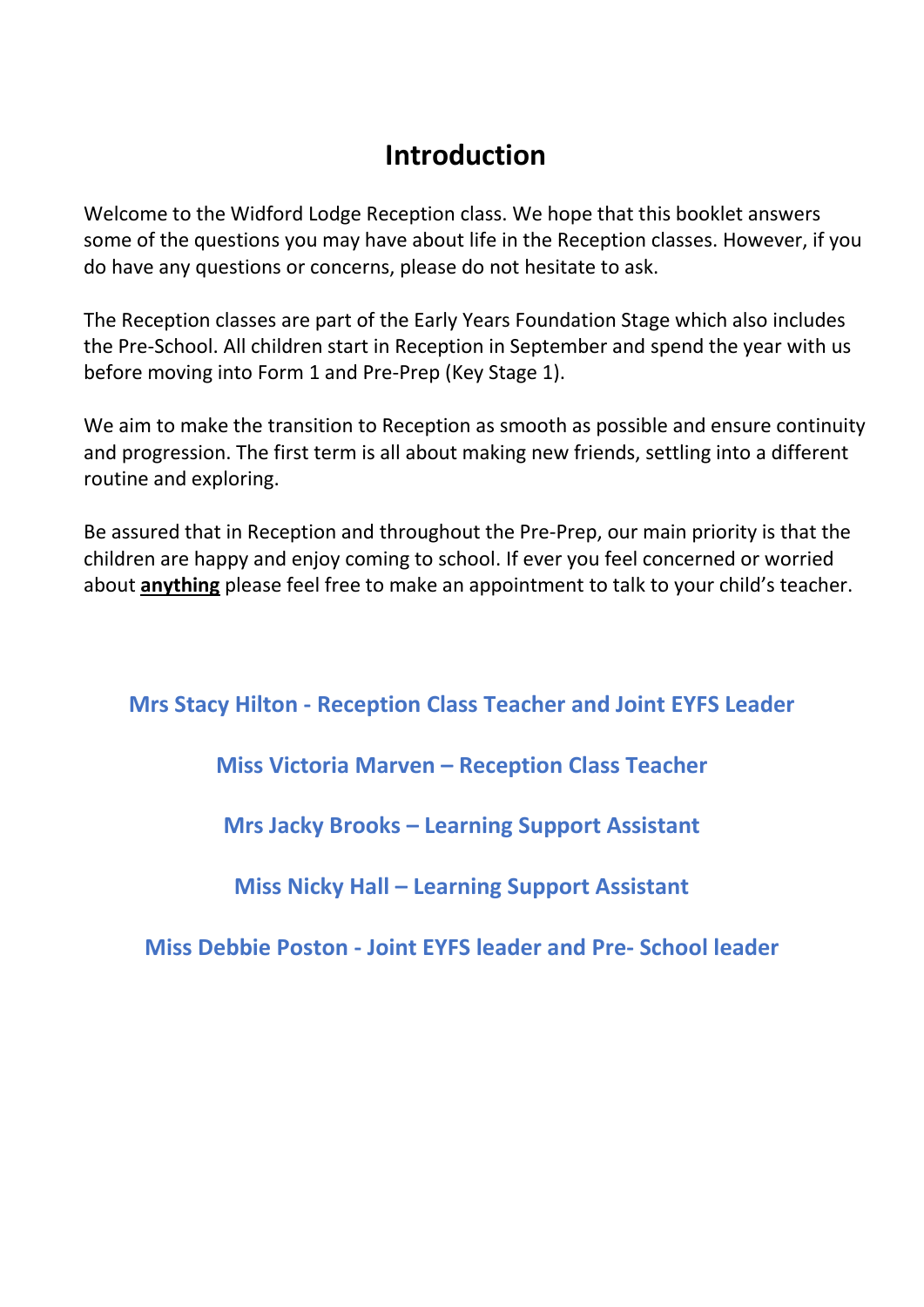# **Important Information Forms**

Please ensure you have completed and returned the following forms to school.

| • Data Collection and Medical Form |  |
|------------------------------------|--|
| • Pupil Information Details Form   |  |
| • Internet Permission Form         |  |
| • Parent Authorisation Form        |  |
| • Media Permissions Form           |  |
| • Parent Agreement                 |  |
| • Residency Form                   |  |
| • Birth certificate                |  |

*These are very important, please ensure you complete and return them as soon as possible.* If a home visit has been arranged for your child, please have these forms ready to give to Mrs Hilton on the day of the visit.

**The Parent Authorisation form** lists any adults (including family members) who have your authority to take your child from the school premises. *You may wish to notify your child's teacher of changes to the list at any time*.

**The emergency telephone numbers** will be used if your child is taken ill or has an accident requiring your attention whilst at school.

Please ensure that you notify the school immediately of any changes to these numbers via the SIMS Parent App.

We like to send you photographs of the children throughout the year and also to include class and group photographs in our newsletter and on our private twitter account. If you have reservations about giving approval for this on the form we have sent you please discuss these with us before you circle "No" as this does make things challenging logistically and your child would have to be left out of some photos and records of their time with us.

#### **Allergies**

**Please advise us of any allergies your child may have. Under no circumstances should any nut products be brought to school.**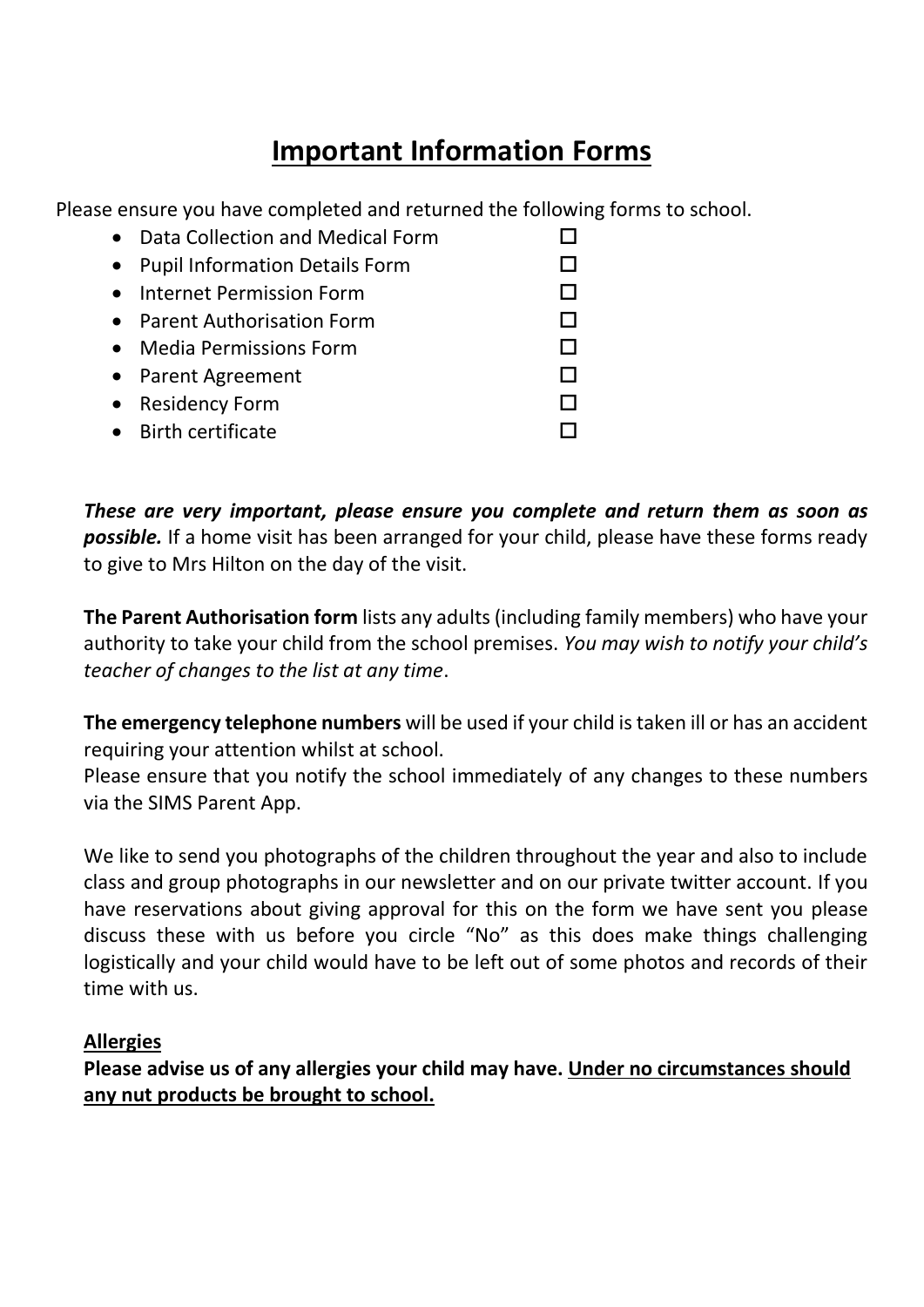#### **Uniform**

In Reception we are keen to promote smart and tidy pupils who take a pride in their appearance. They must wear the appropriate uniform at all times and we really do appreciate your help in this matter. **IMPORTANT: No blazers or hats are required in the Reception class**

#### **\* Please purchase these items directly from our school outfitters: Schoolwear Plus, Unit 1, The Bringy Centre, Chelmsford, Essex, CM2 7JW Tel. 01245 491170**

| Garment                 | Colour                                      | School Logo |                                       |
|-------------------------|---------------------------------------------|-------------|---------------------------------------|
| <b>School Shorts</b>    | Grey                                        | <b>No</b>   |                                       |
| Polo Shirt*             | White with teal trim                        | Yes         | From Schoolwear Plus                  |
| V-neck Sweater*         | Grey/Teal Trim                              | No          | From Schoolwear Plus                  |
| Socks (long or short) * | Grey/Teal Trim                              | <b>No</b>   | From Schoolwear Plus                  |
| Shoes                   | <b>Black</b>                                | N/A         |                                       |
| Fleece*                 | Navy Blue                                   | Yes         | From Schoolwear Plus                  |
| Scarf*                  | Grey/Teal                                   | N/A         | Optional Item                         |
| Winter woollen hat *    | Navy Blue                                   | Yes         | From Schoolwear Plus                  |
| Rain Jacket *           | Navy Blue                                   | Yes         | From Schoolwear Plus                  |
| <b>Winter Coat</b>      | Grey/Blue (no fur)                          | No          | Optional item                         |
| School Sun Hat*         | Navy Blue                                   | Yes         | From Schoolwear Plus                  |
| <b>SPORTS KIT</b>       |                                             |             |                                       |
| Garment                 | Colour                                      | School Logo |                                       |
| Shorts                  | White Cotton                                | <b>No</b>   |                                       |
| Polo Shirt *            | White                                       | Yes         | From Schoolwear Plus                  |
| <b>Ankle Socks</b>      | White                                       | No          |                                       |
| <b>Trainers</b>         | White                                       | N/A         |                                       |
| Track Suit *            | Navy Blue                                   | Yes         | From Schoolwear Plus                  |
| Sweatshirt *            | Navy Blue                                   | Yes         | From Schoolwear Plus<br>Optional Item |
| Drawstring bag *        | Navy Blue                                   | No          | From Schoolwear Plus                  |
| <b>Book Bag</b>         | Supplied by school and added to School Bill |             |                                       |

#### **WIDFORD LODGE BOYS' UNIFORM – Reception**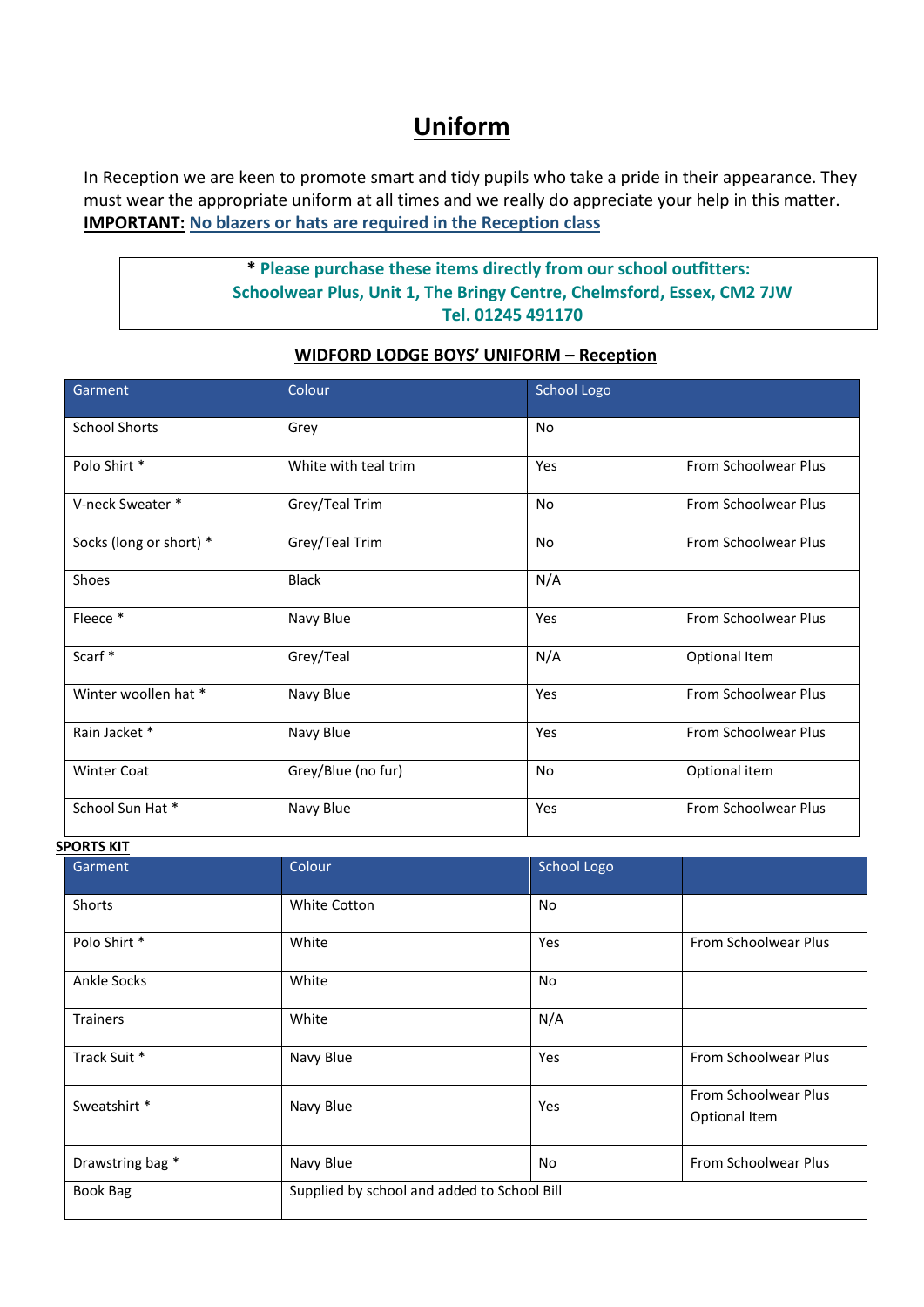## **Please name every item of uniform.**

#### **WIDFORD LODGE GIRLS' UNIFORM – Reception**

#### **UNIFORM**

| Garment                                | Colour                    | <b>School Logo</b> |                             |
|----------------------------------------|---------------------------|--------------------|-----------------------------|
| Pinafore *                             | Grey                      | No                 | From Schoolwear Plus        |
| Polo Shirt*                            | White with teal trim      | Yes                | <b>From Schoolwear Plus</b> |
| V-neck Cardigan *                      | Grey                      | Yes                | From Schoolwear Plus        |
| <b>Tights</b>                          | Grey                      | <b>No</b>          |                             |
| Shoes                                  | <b>Black</b>              | N/A                |                             |
| Summer Dress (from summer<br>$term)$ * | <b>Blue/White Striped</b> | <b>No</b>          | <b>From Schoolwear Plus</b> |
| Socks                                  | White (long or ankle)     | <b>No</b>          |                             |
| Fleece*                                | Navy blue                 | Yes                | <b>From Schoolwear Plus</b> |
| <b>Winter Coat</b>                     | Grey/Blue (no fur)        | <b>No</b>          | Optional item               |
| Scarf*                                 | Grey/Teal                 | N/A                | Optional Item               |
| Winter woollen hat *                   | Navy Blue                 | Yes                | <b>From Schoolwear Plus</b> |
| Rain Jacket *                          | Navy Blue                 | Yes                | <b>From Schoolwear Plus</b> |
| School sun hat *                       | Navy Blue                 | Yes                | <b>From Schoolwear Plus</b> |

#### **SPORTS KIT**

| Garment            | Colour                                      | <b>School Logo</b> |                      |
|--------------------|---------------------------------------------|--------------------|----------------------|
| Shorts             | <b>White Cotton</b>                         | <b>No</b>          |                      |
| Polo Shirt *       | White                                       | Yes                | From Schoolwear Plus |
| <b>Ankle Socks</b> | White                                       | <b>No</b>          |                      |
| Trainers           | White                                       | N/A                |                      |
| Tracksuit *        | Navy Blue                                   | Yes                | From Schoolwear Plus |
| Sweatshirt *       | Navy Blue                                   | Yes                | From Schoolwear Plus |
|                    |                                             |                    | Optional item        |
| Drawstring bag *   | Navy Blue                                   | No.                | From Schoolwear Plus |
| <b>Book Bag</b>    | Supplied by school and added to School Bill |                    |                      |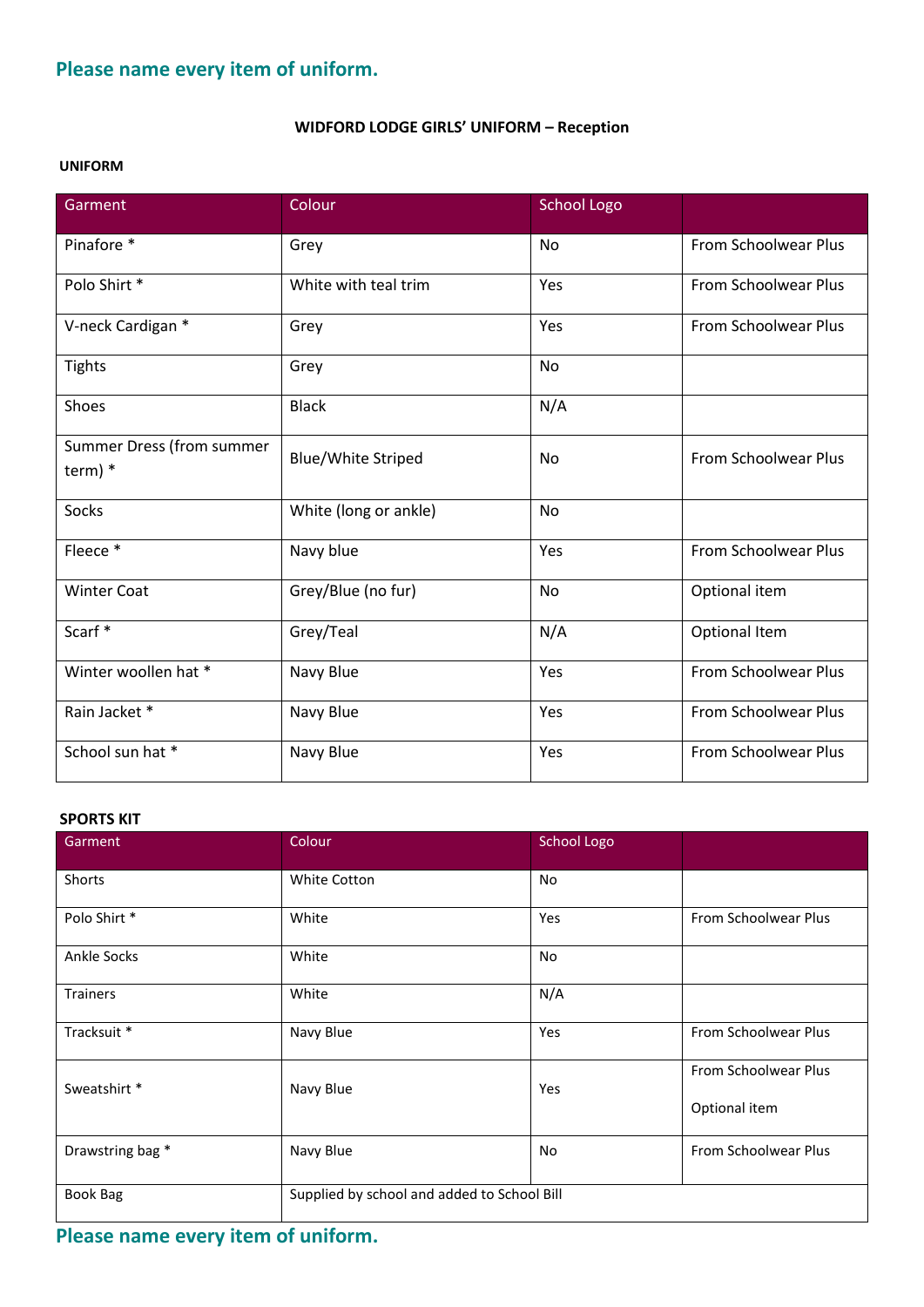#### **Earrings are not permitted for PE lessons so any child with pierced ears must be able to take them out or else not wear them for the whole day.**

\* Drawstring bag – bag for change of clothing to be kept at school Items that should be included in the bag are :- Underwear Black plimsolls Navy jogging bottoms

Please note:

If your child is still gaining confidence in the area of toileting, you may wish to consider sending in 2 or 3 changes of clothing.

#### Important:

- PLEASE ENSURE THAT ALL ITEMS ARE NAMED.
- Boys can wear navy joggers instead of grey shorts when it is cold.
- Pupils should have their hair off their face. If hair is to be tied back please use a grey, blue or black hair band (no fashion items please). No gel allowed.
- Raincoats are to be kept at school. If raincoats are taken home, please ensure they are returned the next day in case of rainy weather.
- School fleeces should remain at school.
- Earrings cannot be worn for any PE lessons and staff are not permitted to take pupils' earrings out or put them back in.
- Children should only wear laces if they are able to tie them.
- The 'change of clothing bags' are to be kept at school. If your child has a change of clothing, please restock the bag and return to school the following day.

**Schoolwear Plus are holding a designated shopping evening for Widford Lodge Reception pupils' parents on Wednesday 6th July from 5pm to 7pm, no need to book.**

**If your child has forgotten any item of uniform please let the Form Teacher know.**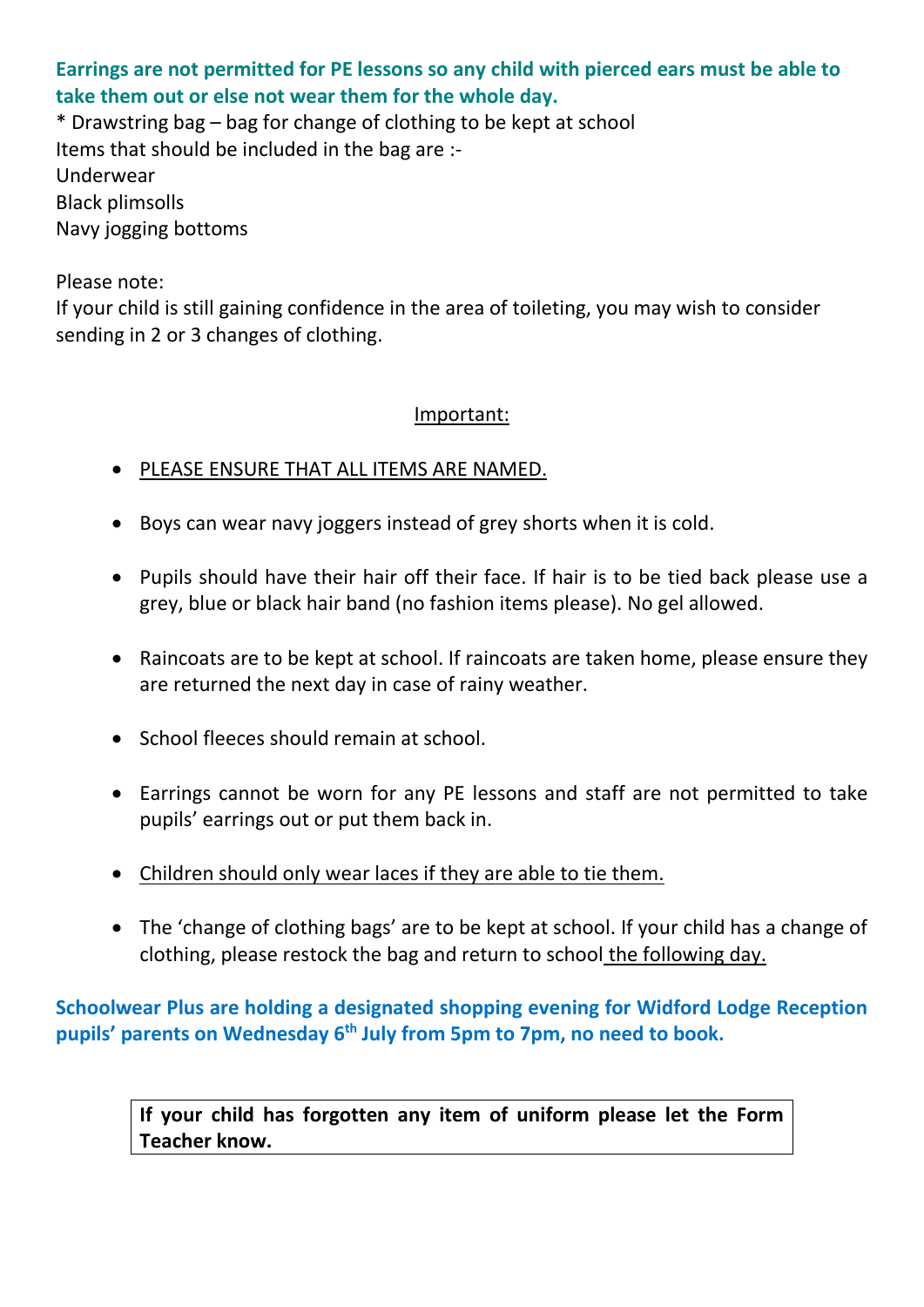# **The Early Years Foundation Stage**

We follow The Early Years Foundation Stage framework from our Pre-School through to the end of the Reception year.

Our approach is thematic and centred around the children learning through play and exploring. We encourage the children to be 'Active' learners using their own ideas and choosing various ways to do things.

The Early Years Foundation Stage is made up of 7 Areas of Learning and Development. There are 3 Prime Areas and 4 Specific Areas.

Prime Areas:

- Personal, Social and Emotional Development
- Physical Development
- Communication and Language

Specific Areas

- Literacy
- Mathematics
- Understanding the World
- Expressive Arts and Design

Throughout the year we will be collecting evidence of your children's achievements. We do this in two ways: we collect the children's work as evidence and also create Learning Journeys of photographs, Wow moments and comments. We are required to undertake a baseline assessment of the children as they begin the year and produce a written summary of your child's progress at the end of the Reception year; this is called the EYFS Profile. I will be explaining how this works and how you can get involved in at the Parent Information meeting on Monday 4th July 2022 in the school hall.

The page that follows is a summary of a Parents' Guide to the EYFS Assessment. It provides useful websites and further sources of information if you wish to find out more.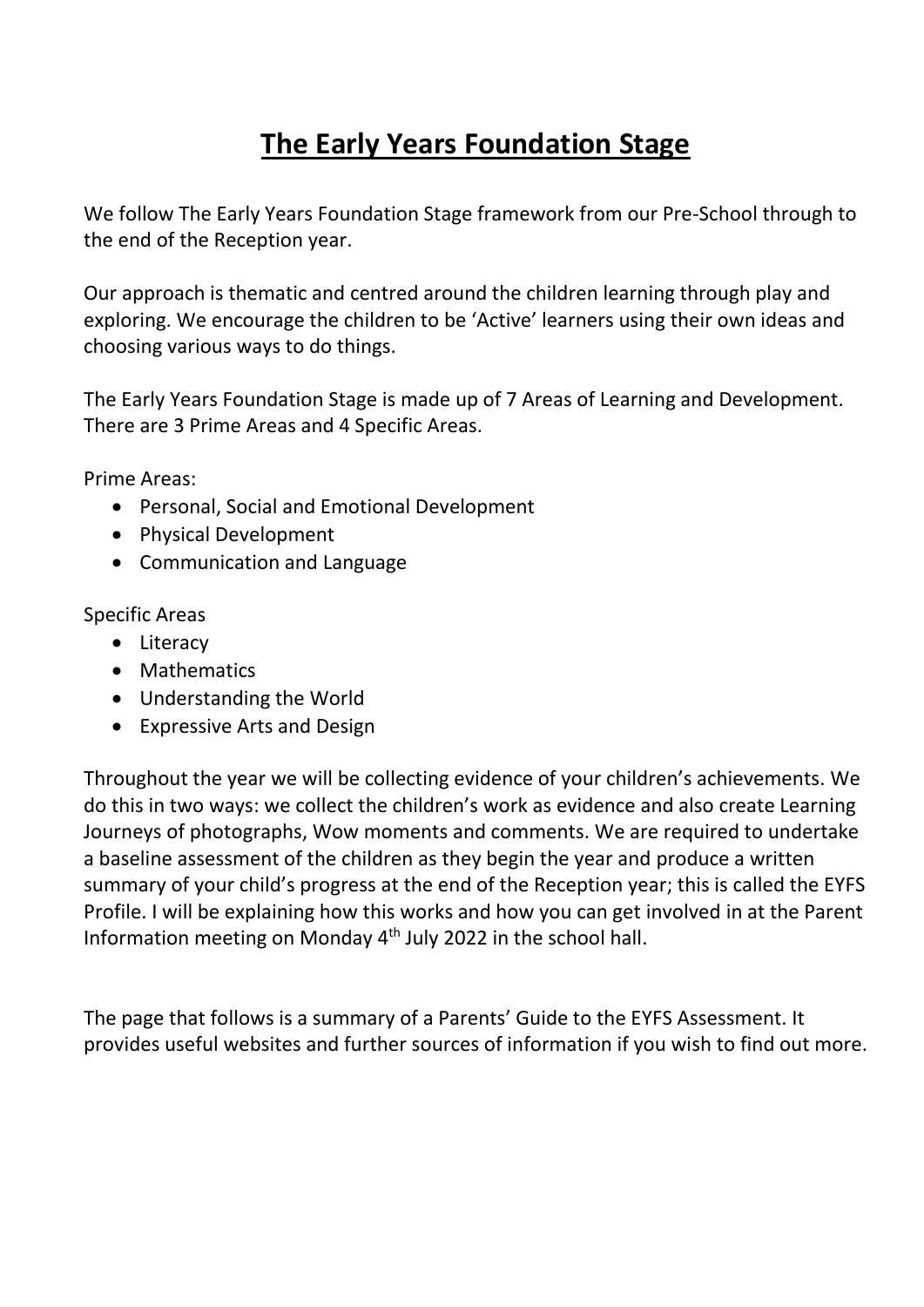# **Parents' Guide to the EYFS Assessment:**

#### **What is the Early Years Foundation Stage?**

The Early Years Foundation Stage (EYFS) is how the Government and early years professionals describe the time in your child's life between birth and age 5. It is a framework setting the standards for learning, development and care for children during this period. Nurseries, pre-schools, reception classes and child minders must follow the legal document called the EYFS Framework.

You can ask for information about your child's development at any time and there are two stages (the "progress check" at age 2, and again at age 5) when the professionals caring for your child must give you written information about how he or she is doing. The written summary of their progress at age 5 is called the EYFS Profile.

We also undertake a 'Baseline Assessment' of the children as they begin their time in Reception. This is a series of assessment tasks that each child attempts individually with their teacher. The results will help to inform teachers where children are and what help and support they require.

#### **As a mum or dad, how can I help with my child's learning?**

All the activities that you do with your child at home are important in supporting their learning and development, and have a really long-lasting effect on your child's learning as they progress towards and through school. For example, talking, reading, singing nursery rhymes with your child or cooking and baking with them. Even when your child is very young and is not yet able to talk, you talking to them helps them to learn and understand new words and ideas.

Parents often underestimate what they can do to support their child's development. If you feel unsure of what to do at home to support your child's learning, you can find a wealth of information online. Many libraries offer story and rhyme time sessions that you and your child can join, and many of the other literacy activities they provide are free. Staff can also give you advice about the kinds of books or other activities your child might enjoy at different ages. They can give you ideas on how you can help your child learn.

#### **Where can I go for further information?**

You may want to find out what is on offer at **your local children's centre.**  Other guidance is provided at **www.foundationyears.org.uk**. The EYFS statutory framework is available on the Foundation Years website as well as the Department for Education website: **[www.education.gov.uk/publications](http://www.education.gov.uk/publications)**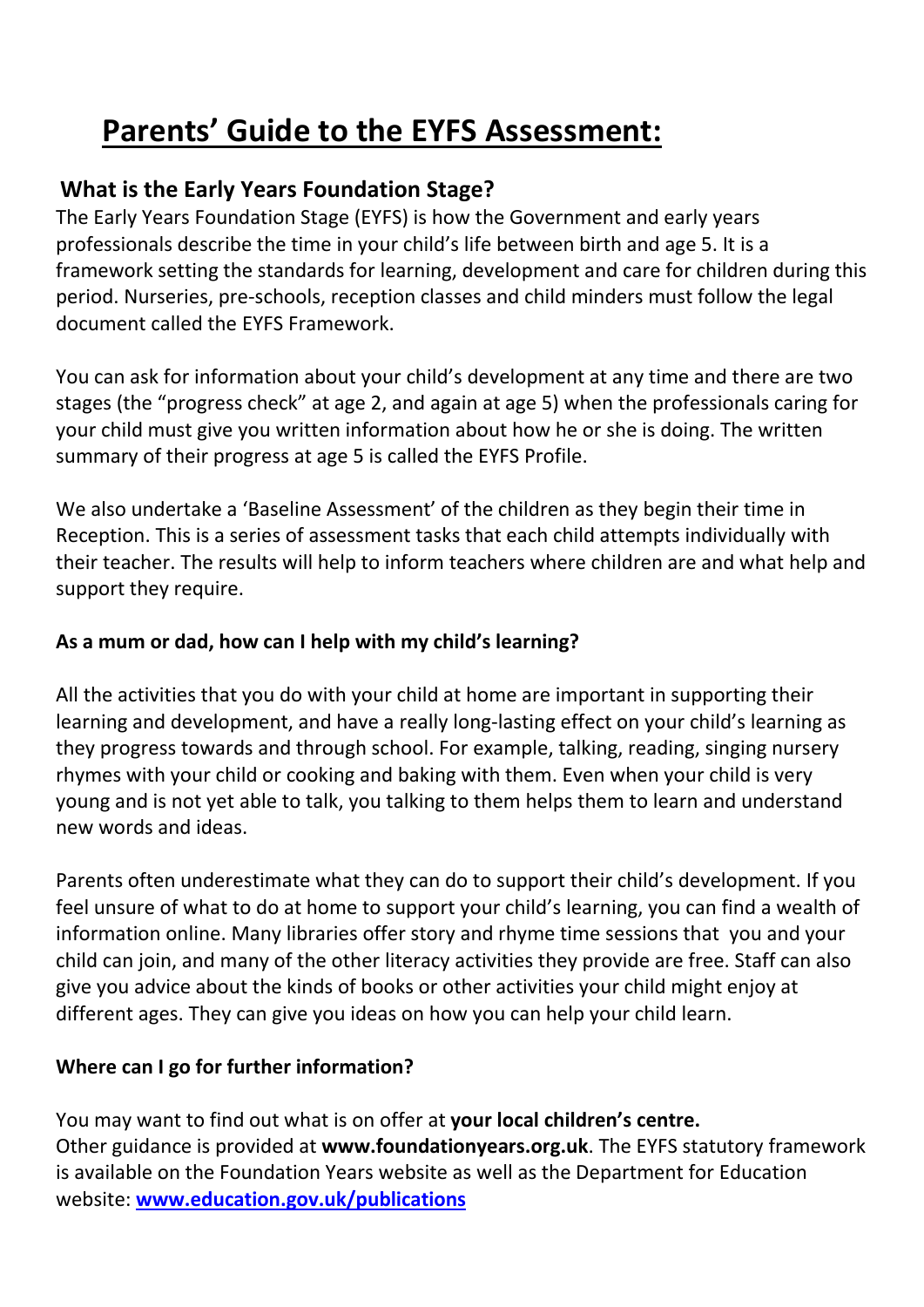# **The Curriculum**

Reception is part of the Early Years Foundation Stage (EYFS), under which children are taught, assessed and given opportunities to explore through seven areas of learning. These are:

- Communication and Language
- Physical Development
- Personal, Social and Emotional Development
- Literacy
- Mathematics
- Understanding the World
- Expressive Arts and Design

The curriculum comprises both child-led and adult-led activities and is a natural progression from the Pre-School setting.

The following is a brief synopsis of the curriculum content in each area of learning.

#### **Communication and Language**

#### *Speaking and Listening*

Class discussions take place frequently. Children will be given opportunities to talk freely about themselves or things that interest them as well as give their opinions on a range of subjects. Activities will include those that enable children to listen with enjoyment, and respond to stories, songs and other music, rhymes and poems and make up their own stories, songs, rhymes and poems.

We consider it very important that all children learn to listen carefully when others are talking and appreciate their opinions.

They are also given the opportunity to present an assembly to the school and participate in the Reception Festive Play.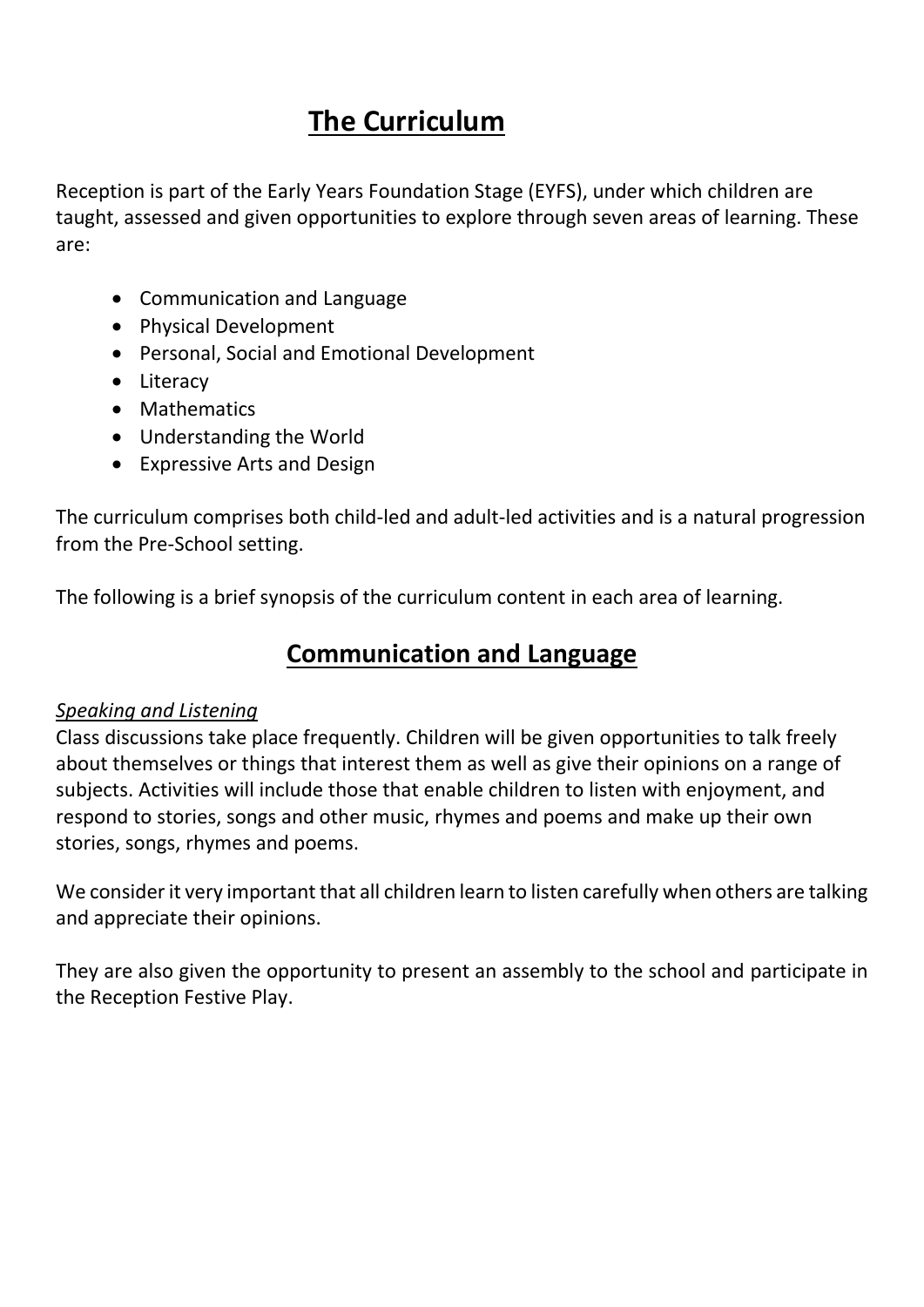## **Physical Development**

The class enjoy twice weekly P.E, dance, yoga, gymnastics or games lessons during which a focus is placed on coordination and control. These lessons involve children working as a whole class, in teams, with partners and individually.

Children are given plenty of opportunities to use small and large equipment inside and outdoors throughout the day. We have resources which help to improve hand and eye coordination and movement.

Our outside play equipment includes the daily use of the EYFS garden, which has climbing equipment, bikes and scooters.

We teach the children the importance of keeping healthy and how to look after our bodies. We promote hygiene, healthy eating and exercise.

#### **Personal, Social and Emotional Development**

Personal and Social Development includes P.H.S.E.E (Personal, Health, Social & Economic Education)

We work hard to help children develop: a positive sense of themselves and others; respect; social skills; a desire to learn by using the tools and resources in their surroundings. We endeavour to promote an environment that supports children's emotional well-being by creating a caring, secure context. We incorporate **Spiritual**, **Moral**, **Social** and **Cultural** development (SMSC) into our teaching and learning. All schools in England must show how well their pupils develop in SMSC.

**Spiritual:** Explore beliefs and experience; respect faiths, feelings and values; enjoy learning about oneself, others and the surrounding world; use imagination and creativity; reflect.

**Moral:** Recognise right and wrong; respect the law; understand consequences; investigate moral and ethical issues; offer reasoned views.

**Social:** Investigate social and moral issues; appreciate diverse viewpoints; participate, volunteer and cooperate; resolve conflict; promote the fundamental ['British values'](http://www.doingsmsc.org.uk/british-values) of democracy, the rule of law, liberty, respect and tolerance

**Cultural:** Appreciate cultural influences; appreciate the role of Britain's parliamentary system; participate in cultural opportunities; understand, accept, respect and celebrate diversity.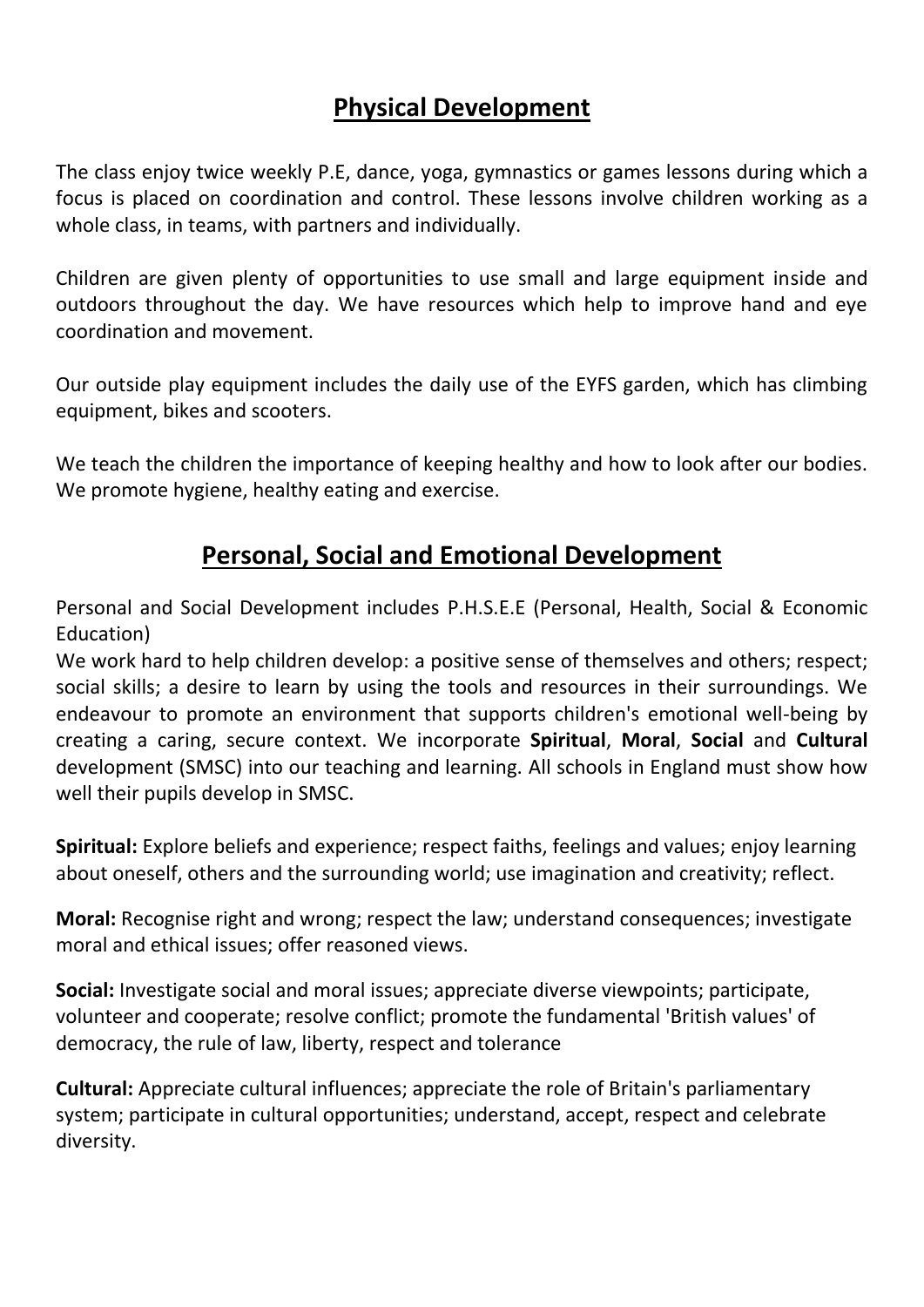#### **Literacy**

#### *Reading*

Learning to read is a main priority of our Reception curriculum. The enjoyment of books and reading is seen as the key to the progress of a child's reading development. A **Reception Information, Phonics, Reading and Assessment Evening** is held in the first term for all parents.

Strategies used to promote and develop their reading skills include:

- Regular reading sessions with the teacher or learning support assistant
- Reading diaries a record of daily school and home progress
- Library time
- Learning the letter sounds (Phonics daily sessions)
- Identifying sounds in words/blending
- Recognising High Frequency and Tricky words
- Spelling tricky words

#### *Writing*

The development of writing skills is a carefully structured process. We aim to instil an enjoyment of writing and an understanding of the many purposes for which writing is used:

Many strategies are used to develop writing skills and they include:

- Author Studies, including authors such as: Eric Carle, Lynley Dodd, Mick Inkpen, A.A. Milne, and Julia Donaldson
- Letter formation practice (digraphs and trigraphs)
- Tracing and copying letters/words
- Letter strings practice
- Grammar understanding of sentences, full stops and capital letters
- Forming own, simple sentences with help  $-$  'best sound writing' using the alphabet sounds and initial blends taught.

It is important to remember that children progress at different rates and that writing independently is a skill that individuals achieve at varied times.

# **Mathematics**

We follow the Reception class stage of the 'Abacus' Mathematics scheme as well as the White Rose Scheme. In following this, they study blocked units during the course of the year, including: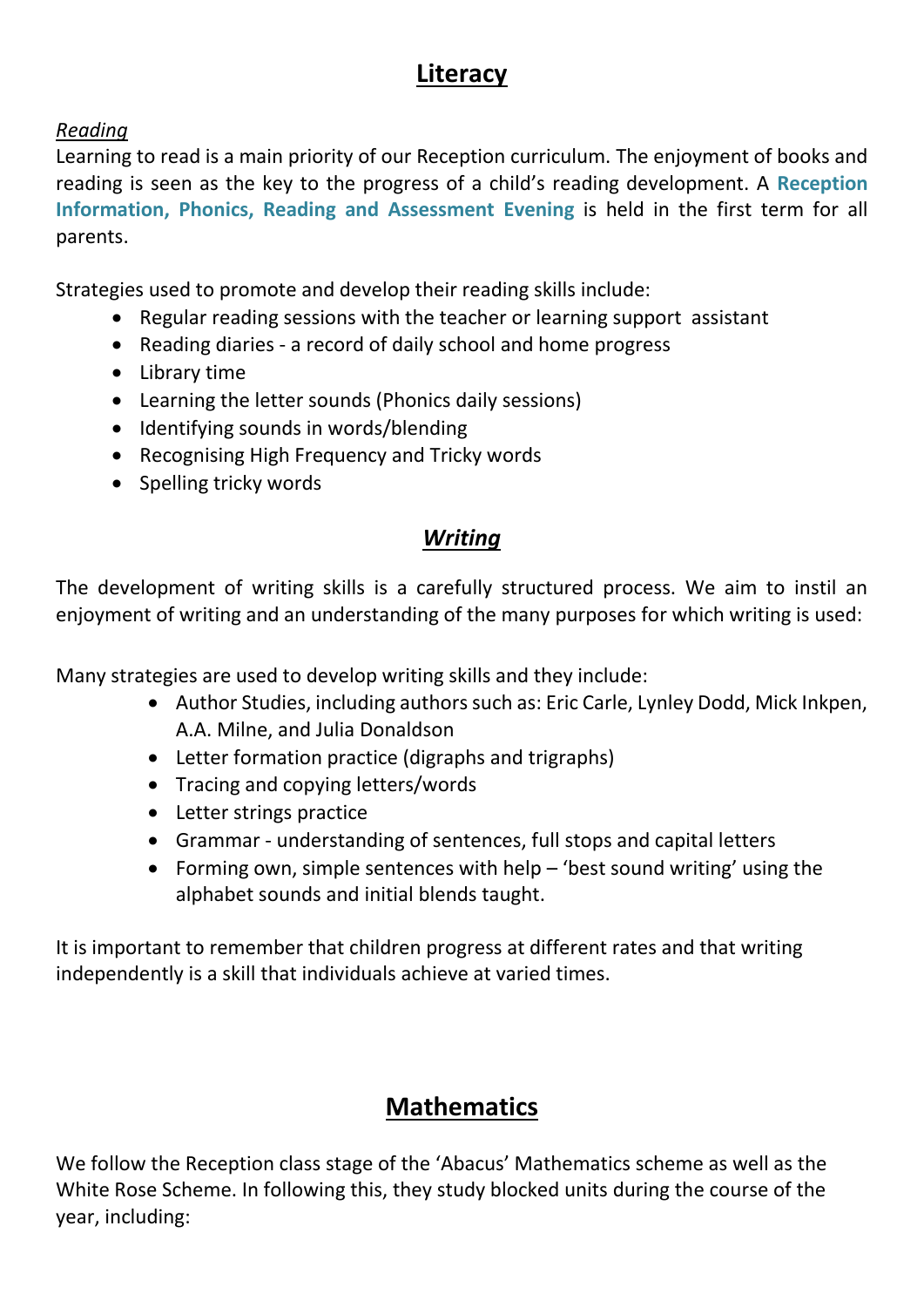- Sets recognising differences in quantity when comparing sets
- Number patterns/sequencing
- Numbers to 30, developing an understanding of the value of numbers
- Number bonds to 10
- Estimation
- Addition and subtraction
- Sharing
- Interpreting data
- 2D and 3D shapes
- Measurements, time, capacity and money
- Problem solving and investigations
- Number-related language to describe position and compare quantities

## **Understanding the World**

Understanding the World is a very practical and enjoyable subject where the children are encouraged to be enquiring and ask questions as they work. We aim to build upon their natural curiosity to develop an enthusiasm for learning.

They will acquire knowledge and skills during their Understanding the World work, which is usually taught as "topics". Topics in the past have included:

- Myself and Others
- Festivals and celebrations
- Traditional tales
- How times have changed
- Journeys
- Famous People
- Famous Artists
- Dinosaurs
- Space
- **•** Growing
- The weather and seasons
- Land and sea animals
- Minibeasts
- Adventures

Opportunities are provided in the class to use technology, including computers, iPads, SMART boards, cameras, telephones, cd players, remote controls and robots.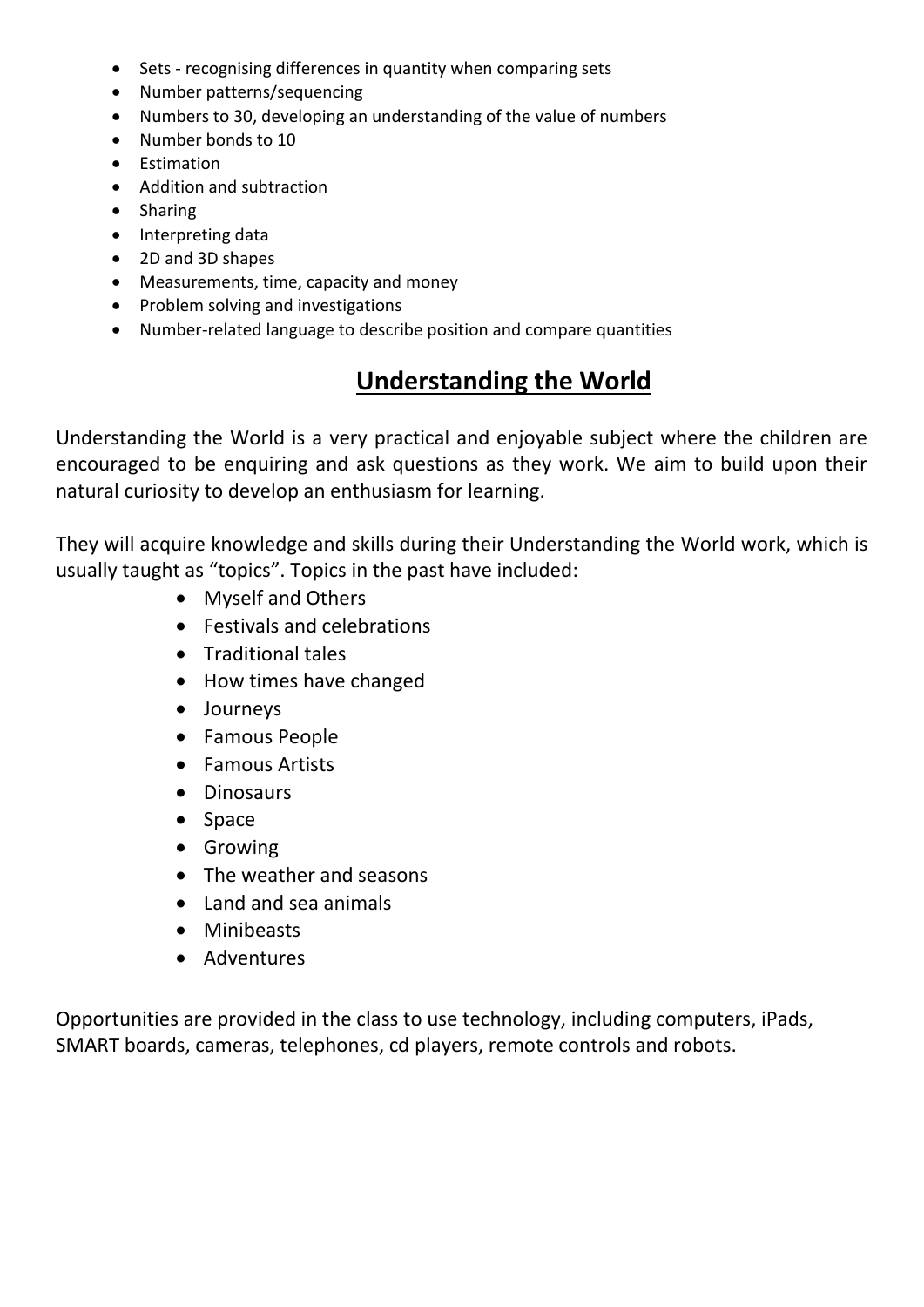## **Expressive Arts and Design**

We aim to extend every child's creativity needs. We provide support for their curiosity, exploration and play by using the materials and resources to allow them to effectively explore opportunities and share thoughts, ideas and feelings. This includes activities related to art, music, movement, dance, imaginative and role-play activities, mathematics and design and technology.

The nature of the EYFS is all about exploring children's ideas and using these to promote learning through activities inside and outside

*Other subjects taught as part of the Reception curriculum include:*

- French with a specialist teacher
- Music with a specialist teacher

#### **Homework**

Children in Reception are given phonics and reading homework each night. They are encouraged to practise their maths skills and recall of number facts throughout the week.

Weekend homework will usually consist of an activity that will consolidate skills or concepts taught during the week at school.

The 'All About Me Book' is to be filled in throughout the year at home, adding photographs and drawings recording memories and achievements. The children bring these to school and share their family news and events.

*Parents are encouraged to help their children with their homework by dating and signing their child's Reading Diary, which will come home every night. It is also helpful for teachers to know the level to which a child understands as well as how much assistance has been given during weekend homework tasks.*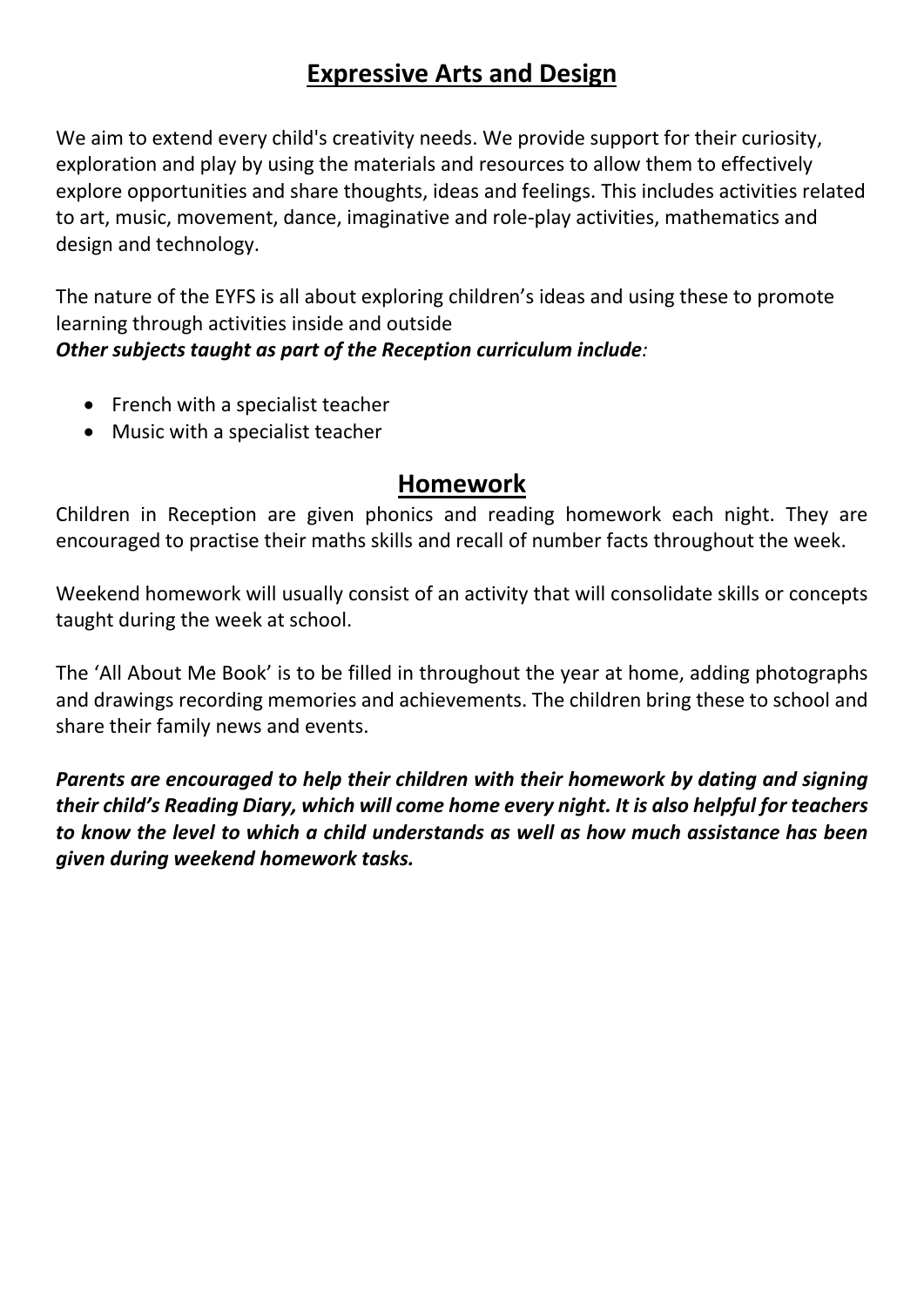## **Assessment and Reports**

The children are assessed continually throughout the year. The EYFS has its own assessment process which is matched to the seven areas of learning. Throughout the year, class teachers and Learning Support Assistants will observe, collect evidence and record anything that shows children are independently demonstrating skills. During the first few weeks, we undertake 'Baseline Assessments' to accurately assess where children are starting from.

**The Early Years Profile of Evidence now requires parents, carers and other professionals to help provide evidence of children's achievements and development. This will be explained further during the Information Evening in September.**

Children develop and achieve at different stages and there is no right or wrong way; it is down to individual progress and is not competitive. When the children progress into Pre-Prep (Key Stage 1) they will continue to work on the Development Matters and then progress onto the Key Stage 1 curriculum.

Parents will receive a report at the end of the Autumn and Summer terms. These reports comment on the progress your child has made in the seven areas of learning, and outline targets for next steps.

# **Parents' and Information Evenings**

There are three Parents' Evenings each year. The first is an Information Sharing Evening during the first term, which is held as an informal drop-in. This gives you a chance to come into the classroom, look at your child's Learning Journey and talk to EYFS staff. The second, during the Spring Term, is to discuss overall work and progress. This is a formal evening, for which appointments are made to discuss your child with the class teacher. At the end of the Summer Term there is another opportunity to have a formal meeting with the class teacher to discuss the Foundation Stage Profile results and discuss next steps for Form 1.

Before joining the class, those children who are new to the school may have a home visit by the Reception class teacher. Those children who are already in the Pre-School may have been visited by Mrs Kim when they first joined.

#### **Part-Time Option**

Parents have the option for their new Reception child to start part-time. All children will attend school every morning but parents who would like their child to start part-time have the option of picking up each day at 11.45am. We anticipate few parents will take this option, full fees will still be payable. However, if your child is anxious or unsettled about starting school it might be an option for parents to consider. This option will be for a maximum of 6 weeks. After the initial half term (November onwards) all children are required to attend full-time. Please email Mrs Hilton by 16<sup>th</sup> June 2022 if you would like to take the part-time starting option.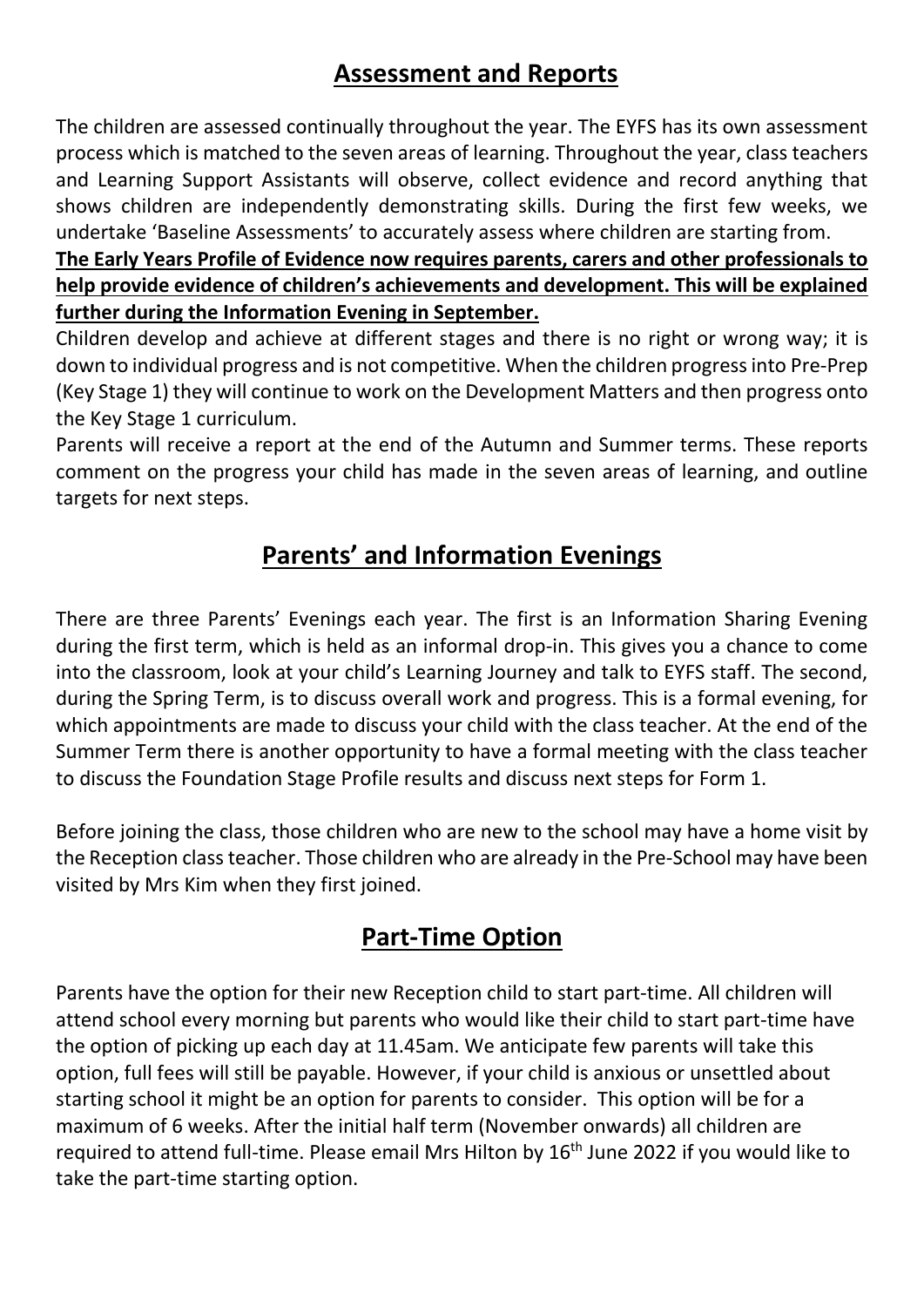## **Early Birds and Late Stay**

**Early Birds is held in the Pre-School.** Children **must** be taken to Early Birds if they arrive at school before 8.30am. The staff on duty will supervise and register each child. This ensures we are aware of every child in school in the case of an emergency. Early Birds is only available for working parents who require childcare before 8.30am.

#### **Late stay is held in the Pre-School until 4.15pm and then in the Mathematics Room in the Main School from 4.15pm to 5.30pm.**

**Late stay runs from 3.15pm to 5.30pm at a cost of £5 per child per session. There are three sessions each day: (3.15pm to 4.00pm) (4.00pm to 4.45pm) (4.45pm to 5.30pm). If you wish to use this service you must inform the teacher on the day and make payment via Pay360 prior to your child attending.**

Similarly, when necessary any child is able to stay later. Please notify the Reception teacher of this and make payment via SIMS Pay. At 3.15p.m. the children eat their Late Stay snack.\* At 3.25p.m. they will be taken to Late Stay. They can be collected from Late-Stay at any time up until 5.30pm.

\* Please send in a healthy Late Stay snack for your child to enjoy. **Crisps and chocolate are not allowed**. Fruit and sandwiches are popular choices. **Under no circumstance should any nut products be brought to school.**

#### **Going Home**

We **never** allow a Reception child to leave the school with anyone unless they are listed on the Parents' Authorisation form or their parents have previously informed us. **Parents' Authorisation forms need to be updated as your needs change. Please see the teacher in charge**.

Each morning, teachers will ask who is picking up children and at what time (normal time or Late Stay). If there is to be a change in the usual collector of a child, we ask that you inform the child's teacher in the morning or ring the school office.

**At the end of the day, children should not play on the astro (by Reception classrooms), in the woods or on the school equipment as these facilities may be used for clubs or lessons.**  As a courtesy to the Prep school who are still working, we request Reception children leave school in a quiet manner, **walking down the drive with their parents.** 

Please note Widford Road can be very busy so children and parents **must** always apply road safety strategies when leaving school.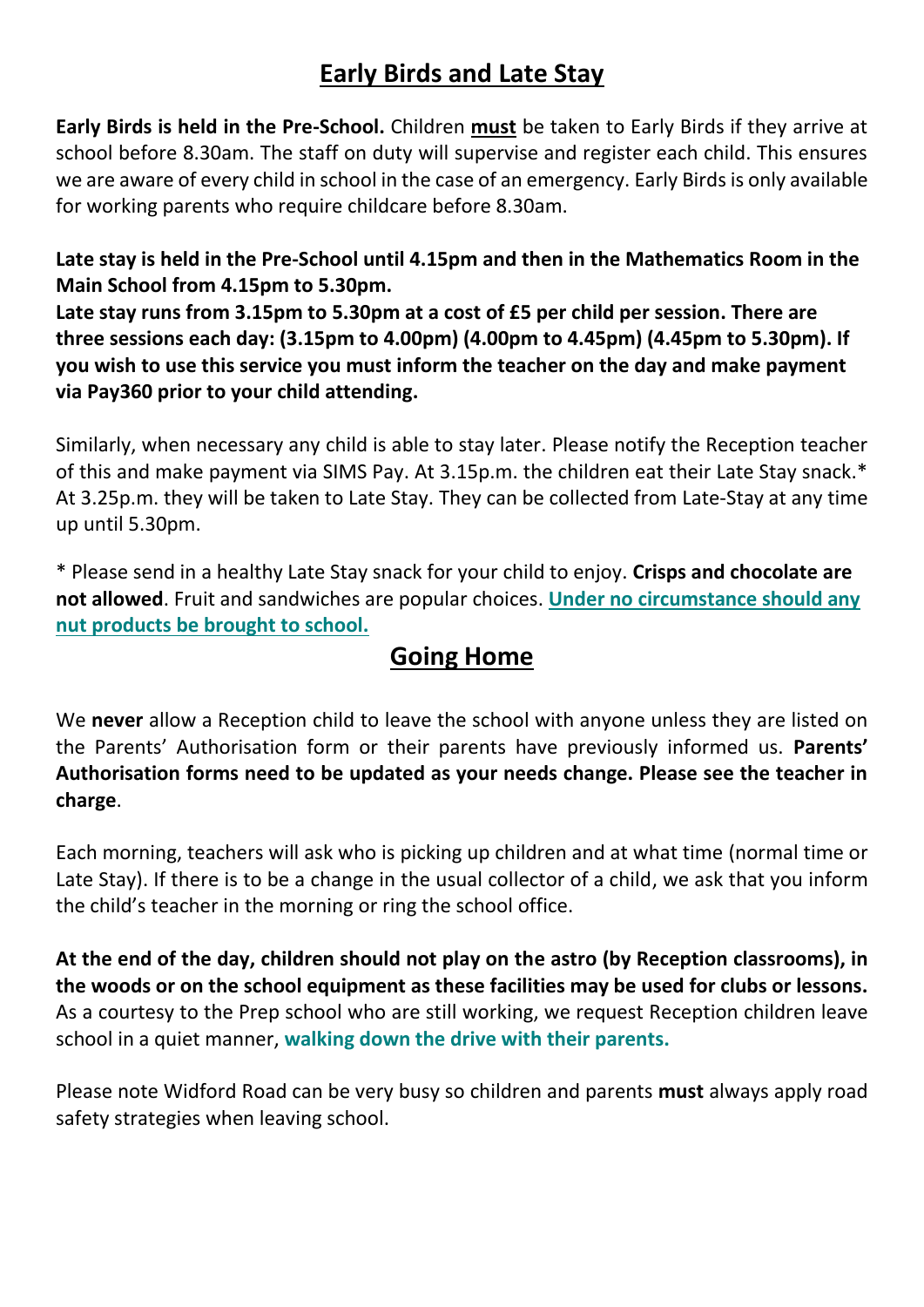# **The School Day**

| 8.40 a.m.                                            | Registration/Assembly                                               |  |  |
|------------------------------------------------------|---------------------------------------------------------------------|--|--|
|                                                      | <b>Learning Time</b>                                                |  |  |
| 10.15 a.m.                                           | Snack time                                                          |  |  |
| 10.25 -10.45 a.m.                                    | Playtime                                                            |  |  |
|                                                      | Learning Time                                                       |  |  |
| 11.45am                                              | Lunch                                                               |  |  |
| 12.20pm                                              | Fine motor roundabout                                               |  |  |
| 12.40 $pm - 1.10 p.m.$ Playtime                      |                                                                     |  |  |
|                                                      | <b>Learning Time</b>                                                |  |  |
| 3.00 p.m.                                            | Story or Circle time                                                |  |  |
| 3.15 p.m.                                            | End of school (late stay snack)                                     |  |  |
| $3.15 - 5.30$ p.m.                                   | Late Stay (until 5.30 p.m.) There is a charge of £5.00 per session: |  |  |
| $(3.15-4.00 \text{pm})$ (4.00-4.45pm) (4.45-5.30pm). |                                                                     |  |  |

Some variations do occur due to the nature of an EYFS setting, a more detailed timetable is sent home at the beginning of each year.

#### **Lunch**

We see lunchtime as quality time for children to talk with their teachers, Learning Support Assistants and each other. Children are encouraged to use their knives and forks correctly. They will be offered vegetables and fruit and encouraged to try new tastes.

A menu for the week can be found on the 'From the Study' newsletter and on the school website.

**If your child has any medical dietary requirements please let your child's teacher know as soon as possible.**

## **Snack**

Children are permitted to bring a piece of fruit or a small healthy snack (NO NUTS) into school for morning break. This is to be kept in a labelled bag/tupperware and placed in our snack box. Drinking water is available at all times; however we also ask that children bring a labelled water bottle.

#### **\*Book bags**

You will be provided with a blue book bag (reading folder) for your child to carry their reading books and other homework. Once you have a Pay360 account you will be asked to pay a small fee for this.

\* Children in the Pre-School may have already been supplied with a school book bag.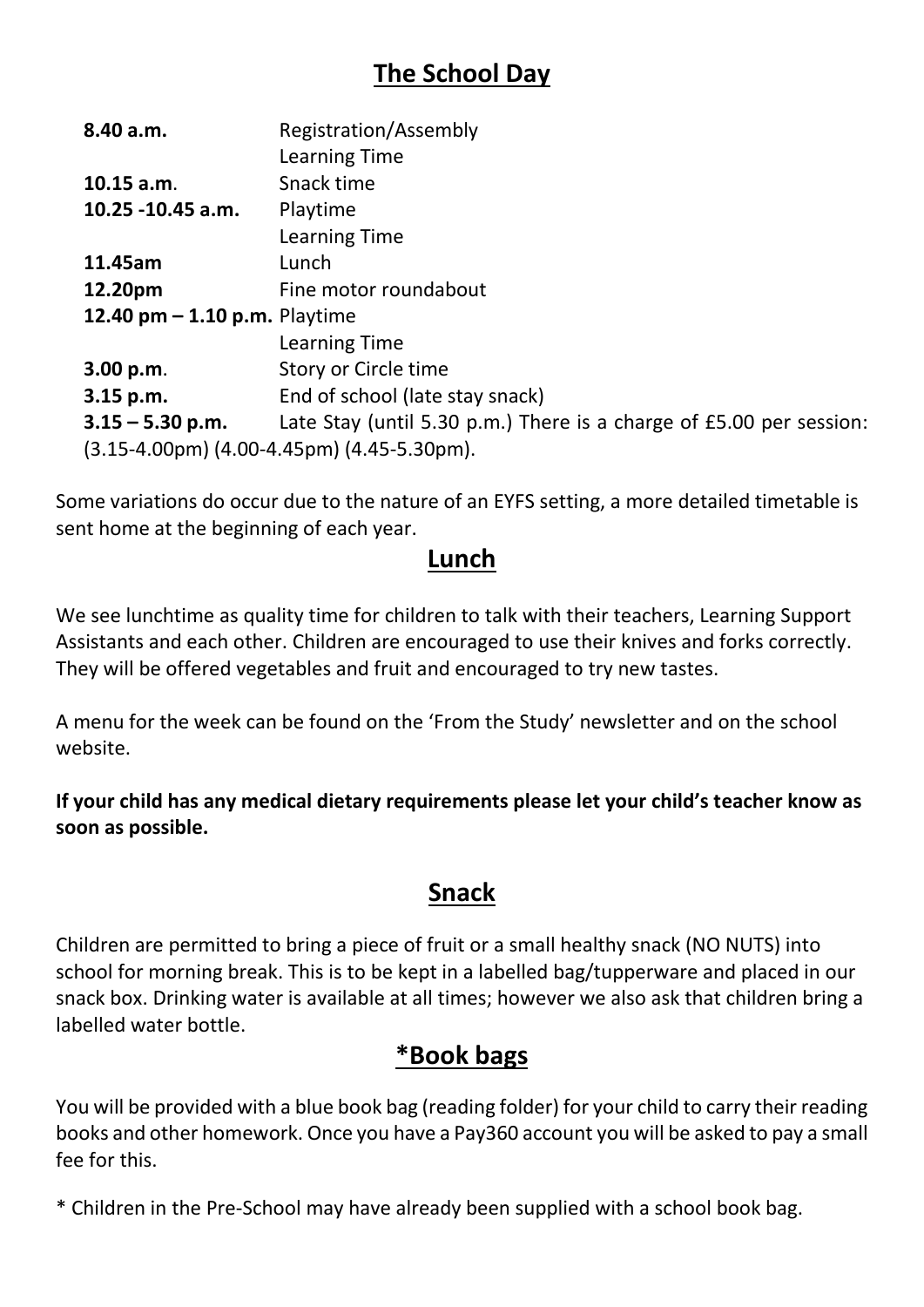# **The School Diary**

The Reception classes are very much involved in many of the special occasions and events that take place during the school year. For example:

- European Day of Languages
- Harvest
- Remembrance Day
- Festive Plays
- Family Group Events Raising money for charity
- Easter
- Special Theme Week 'Go Create' in the Summer term
- Prize Giving and Sports Day
- STEAM day
- World book day

All events, including those that directly involve the Reception children are listed on the school website. [www.widfordlodge.co.uk](http://www.widfordlodge.co.uk/)

Parents and friends are warmly invited to school events.

# **Trips**

The Reception classes have at least two trips each year, which may include a pantomime, farm trip etc.

You will be informed of all such trips well in advance and asked to make payment via our online Pay360 facility.

# **Clubs**

Reception children will be given the opportunity to join a club in the Summer Term. There are a selection of teacher-led clubs available. If your child is unable to attend a session, please inform your class teacher.

# **Birthdays**

Children may bring in a 'treat' to give to their friends on their birthdays (no nuts or products with nut traces please). A commercially wrapped treat is preferable as this is easy for the children to take home.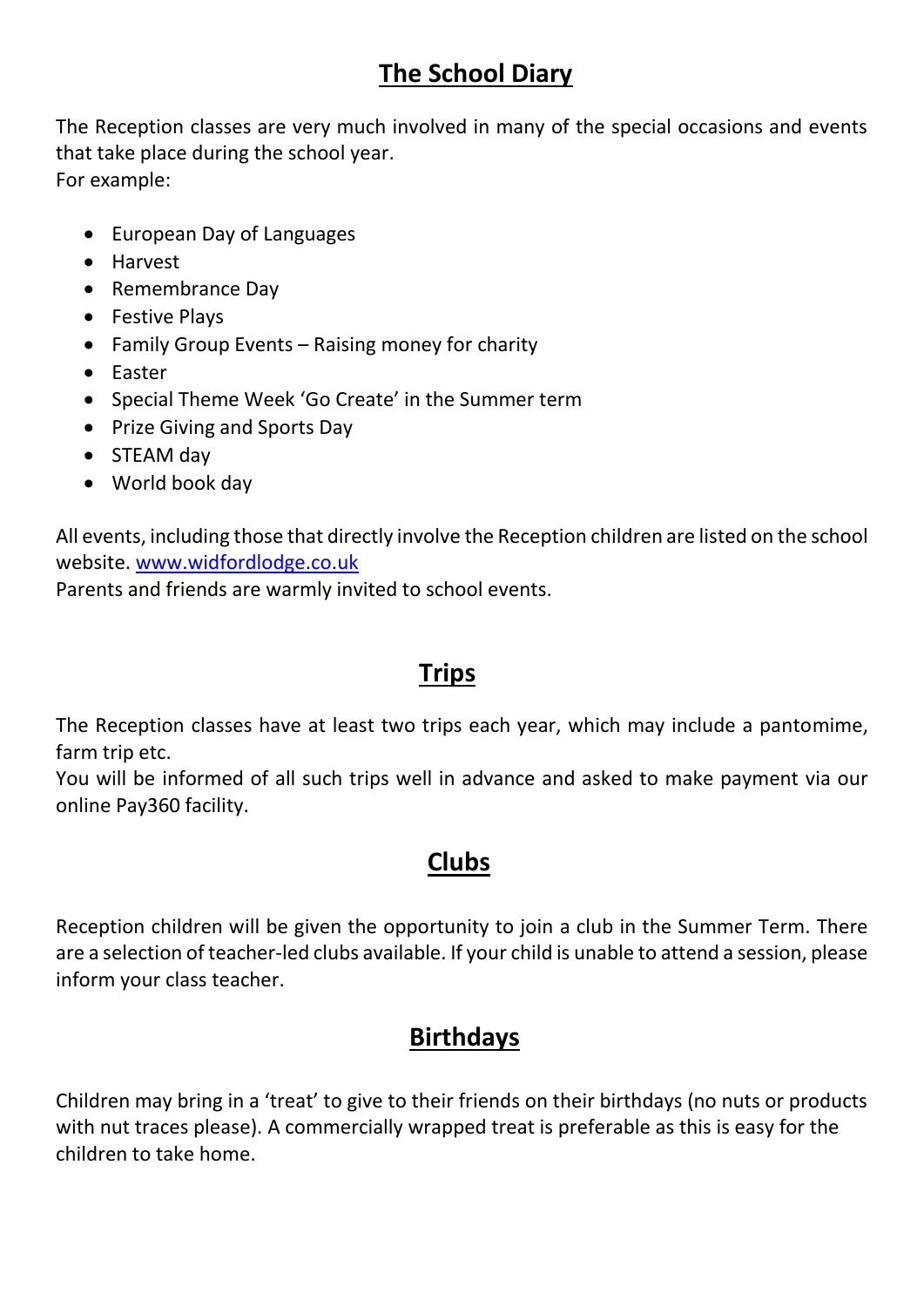#### **Absences**

If your child is absent from school due to illness, please ensure that you telephone the school office before 8.45 a.m. Children suffering from vomiting or diarrhoea may not return for 48 hours.

If your child has a medical appointment during school hours we ask that you complete an absence request form in advance for approval by the Headteacher. These are available from the school website or from the entrance hall just inside the front door.

**We strongly discourage any absence from school due to holiday arrangements. Teachers will NOT provide extra work to accompany any absences due to holidays taken during term time.** 

#### **Medicines**

Parents must give all medicine, written instructions and permission to class teachers at the start of the day so they can be stored safely. Please fill out medical forms in the green medical folder, which is kept in the classroom. Asthma pumps, EPI Pens and JEXT Pens must be labelled and kept at school.

#### **Toys**

We request that toys and stickers **are not** brought into school unless requested. We appreciate that some children may require a toy/item for added security in the first few weeks of school. If this is the case please talk to the Reception teacher first.

#### **Sun Protection**

A school sun hat is required in the first and third terms. Please apply sun block before the children arrive at school.

## **Pay360 & SIMS Parent**

We use Pay360, an online payment portal for collecting parental consent and payment for trips, clubs and some equipment.

We use SIMS Parent to enable parents to maintain and update details for their family such as addresses, phone numbers and medical conditions.